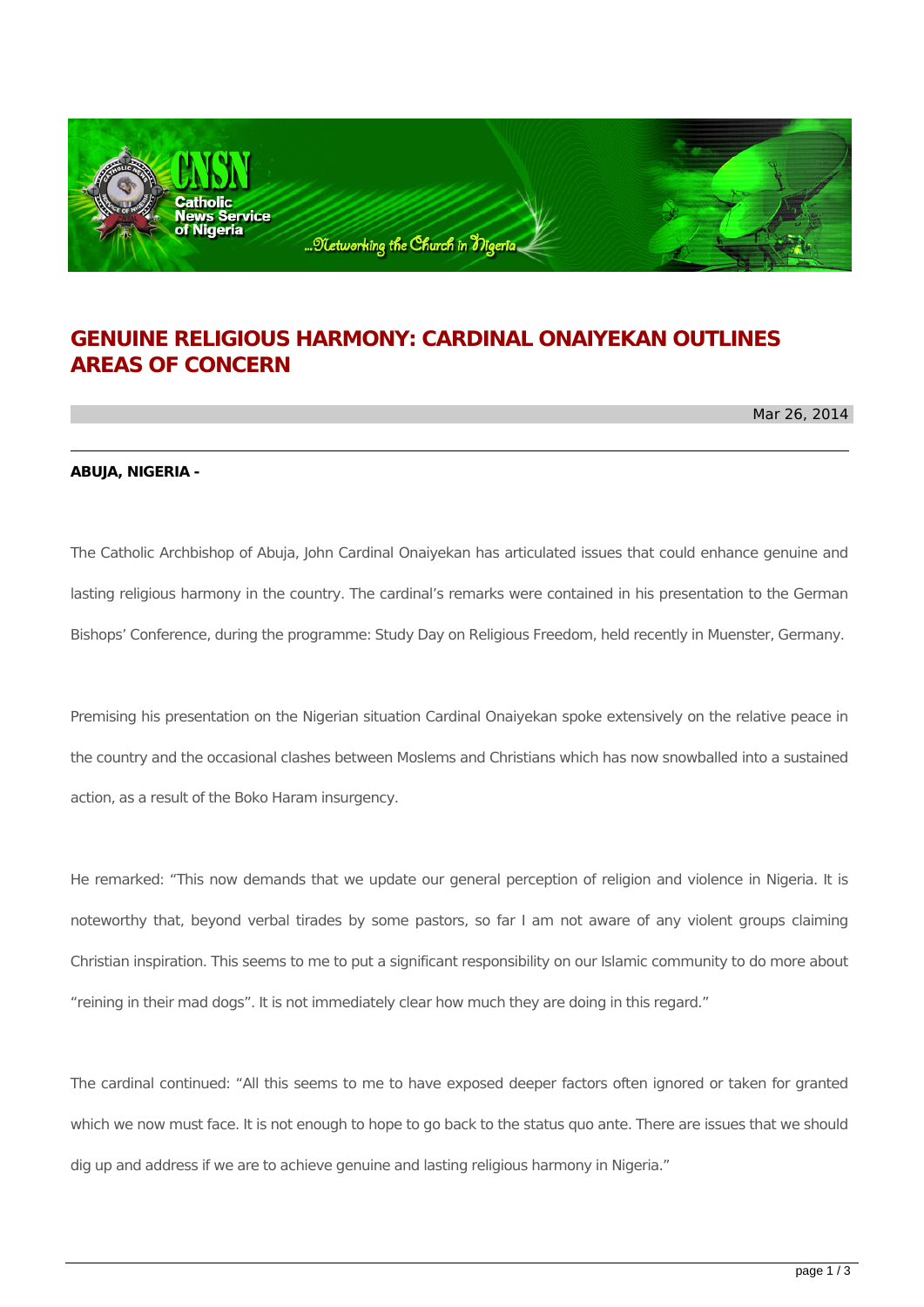The issues raised in respect of the above position of the cardinal included: the parallel communal life of the Christians and Moslems which has graduated to an integrated community, with difficulty associated with this integration; the Nigerian citizenship and the challenge of the national unity. Also identified is the need one legal system which does not give preference to any particular religion or group of people.

"The role and place of the Sharia in its many forms have been a matter of much debate and strong controversy in Nigeria. This is a major part of the problem of national integration mentioned above", the cardinal noted.

He continued: "One lesson we should have learnt from the Boko Haram tragedy is that we should not encourage extremist and divisive religious attitudes in our community. In a multi-religious nation such as ours, we will do well to fashion our laws in such a way that every citizen is at home and equal before the same law of the land. This can be achieved respecting two complimentary principles, with a minimum of good will."

He added:"First, it is not necessary for the law of the land to enforce every religious injunction. All that is required is that everyone is free to practice his or her religion, within the demands of the maintenance of good order in the community. Secondly, it is not necessary for the law of the land to legislate against any religious prohibition, provided no-one is forced by law to carry out such an action. I am among those who believe that our country will not enjoy lasting religious peace if we do not work towards the principle of "one nation one law", and gradually leave religious laws to the religious communities to handle"

Cardinal Onaiyekan also mentioned that the issues of: conversion and mutual respect for each others religion, religion and politics, propagation through proposition and the imperative dialogue without imposition of any religion, should be adequately addressed before the country can boast of genuine religious harmony and peaceful coexistence.

He concluded: "What it means is that we need to insist on our rights and the rights of others in this regard. In Nigeria,